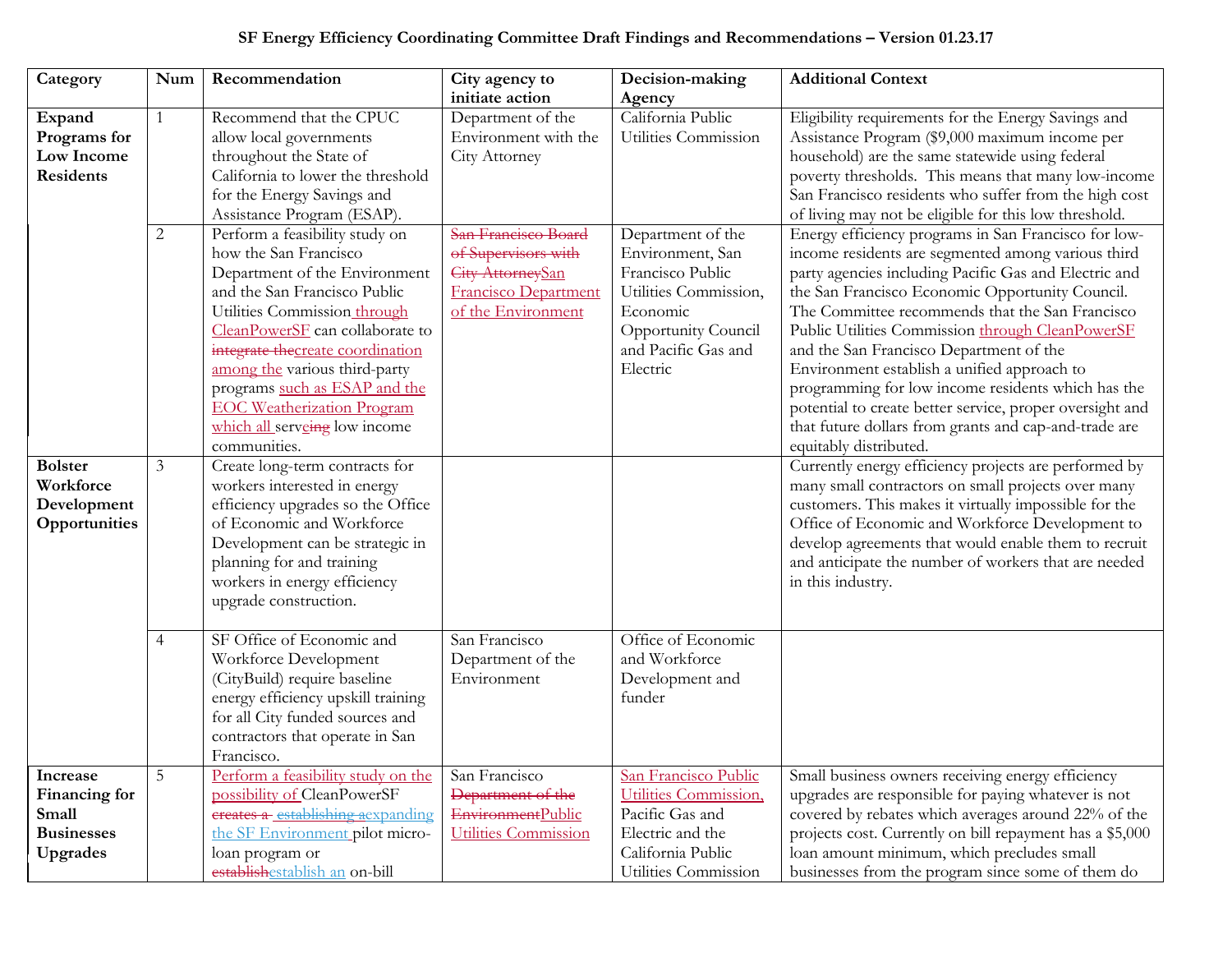| 6                                                |   | repayment for small businesses<br>for projects below \$5,000.<br>Support the San Francisco<br>Department of the<br>Environment's efforts to<br>implement the (whole building)<br>multifamily BayREN model for<br>Commercial Energy Watch<br>programs. The Board of<br>Supervisors can be particularly<br>helpful in advocating for this<br>policy when it moves to the<br>California Public Utilities<br>Commission in two years | San Francisco<br>Department of the<br>Environment                               | Pacific Gas and<br>Electric and the<br>California Public<br>Utilities Commission | not have the cash to pay the co-pay up front.<br>Currently the San Francisco Department of the<br>Environment has a pilot micro-loan program to help<br>businesses fill the gap. The Committee recommends<br>the pilot be extended to CleanPowerSF.<br>Under the BayREN model there is more flexibility for<br>the San Francisco Department of the Environment to<br>provide energy efficiency upgrades versus the Energy<br>Watch program which has more stringent restrictions<br>preventing looking at comprehensive upgrades for the<br>customer. The San Francisco Department of the<br>Environment is working through a grant from the U.S.<br>Department of Energy to move towards the BayREN<br>model for Commercial Energy Watch programs. |
|--------------------------------------------------|---|----------------------------------------------------------------------------------------------------------------------------------------------------------------------------------------------------------------------------------------------------------------------------------------------------------------------------------------------------------------------------------------------------------------------------------|---------------------------------------------------------------------------------|----------------------------------------------------------------------------------|-----------------------------------------------------------------------------------------------------------------------------------------------------------------------------------------------------------------------------------------------------------------------------------------------------------------------------------------------------------------------------------------------------------------------------------------------------------------------------------------------------------------------------------------------------------------------------------------------------------------------------------------------------------------------------------------------------------------------------------------------------|
|                                                  |   | Support Board of Supervisors<br>supports pay for performance at<br>the San Francisco Public Utilities<br>Commission and the San<br>Francisco Department of the<br>Environment. Perform a<br>feasibility study to analyze if<br>CleanPowerSF should support a<br>pay for performance program.<br>develop energy efficiency<br>programs in CleanPowerSF to<br>integrate pay for performance<br>incentive measures.                 | San Francisco<br>Department of the<br>EnvironmentPublic<br>Utilities Commission | San Francisco Public<br>Utilities Commission                                     | The rebate amount available to the commercial sector<br>is only for changes that are made that surpass current<br>code. This means that businesses far behind code are<br>not eligible to receive incentives for the savings<br>coming up to code; therefore, the incentives are<br>relatively small compared to the cost. There is a<br>movement from paying for each measure such as a<br>lightbulb retrofit, to create energy efficiency based on<br>actual energy savings.                                                                                                                                                                                                                                                                      |
|                                                  | 8 | Form a model in which<br>independent businesses of<br>similar type can be considered<br>together in terms of energy<br>savings.                                                                                                                                                                                                                                                                                                  | San Francisco<br>Department of the<br>Environment                               | Small businesses                                                                 | Small businesses receive higher subsidies in the SF<br>Energy Watch program                                                                                                                                                                                                                                                                                                                                                                                                                                                                                                                                                                                                                                                                         |
| <b>Streamline</b><br>the Process<br>for Upgrades | 9 | Introduce an ordinance requiring<br>that public interfacing City<br>agencies promote energy<br>efficiency to their clients as part                                                                                                                                                                                                                                                                                               | San Francisco Board<br>of Supervisors                                           | City agencies                                                                    | There are many opportunities for encouraging energy<br>efficiency upgrades when individuals come into<br>contact with City agencies. To reach San Francisco's<br>climate action goals City departments track their green<br>house gas emissions and create reduction plans in an                                                                                                                                                                                                                                                                                                                                                                                                                                                                    |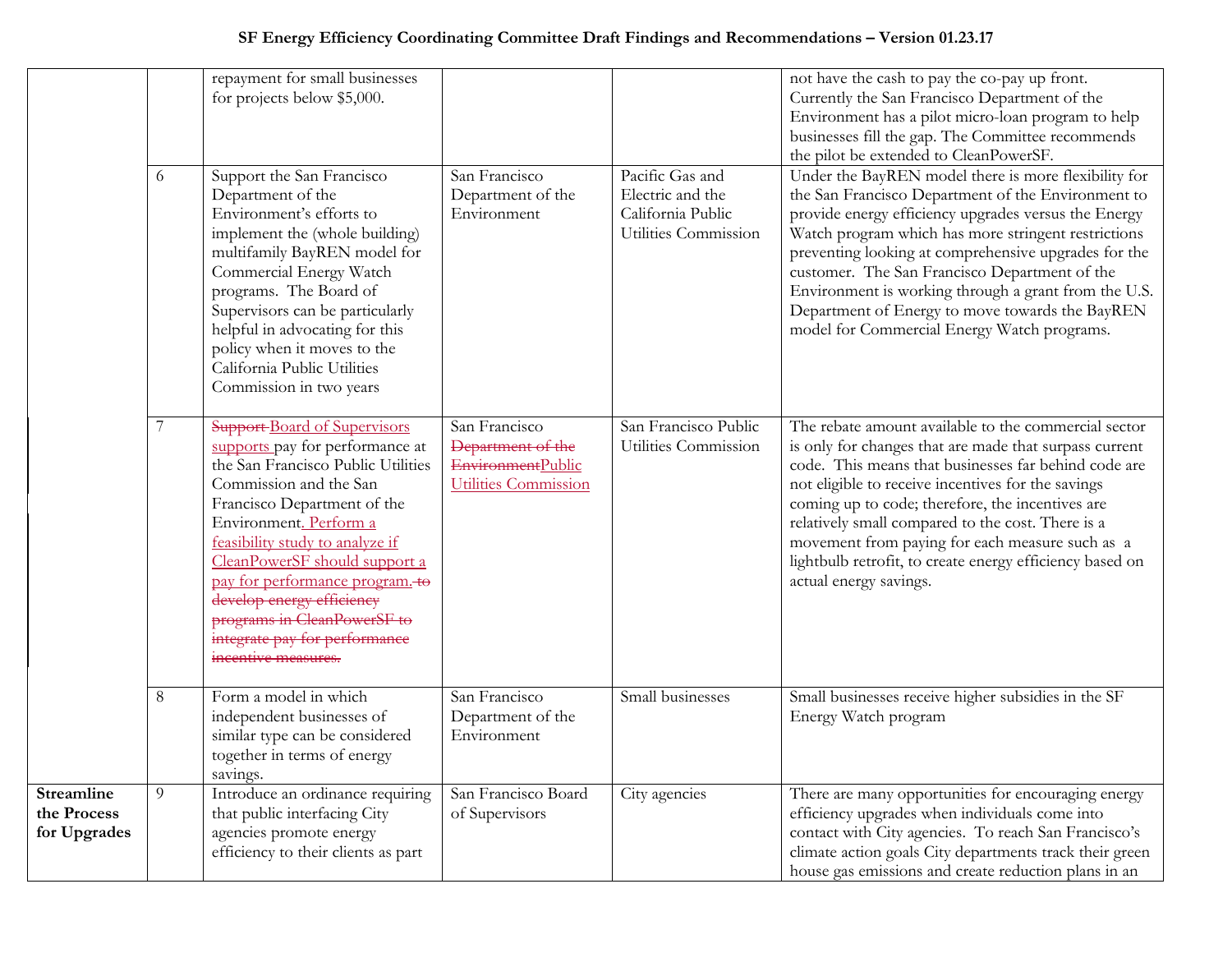## **SF Energy Efficiency Coordinating Committee Draft Findings and Recommendations – Version 01.23.17**

| 10 | of their department's Climate<br>Action Plan.<br>Develop a more affordable                                                                                                                                                                                                                                                                                | San Francisco                                                                                             | San Francisco                                                                                         | annual report called the departmental Climate Action<br>Plan. The Committee recommends the energy<br>efficiency planning by departments extend beyond the<br>activity of the department to how interactions with<br>clients is helping the City increate energy efficiency<br>and how the interactions are helping the City meet its<br>green house gas reduction goals.<br>Window replacements are currently required to be                                                                                                                                                                                                                                                                         |
|----|-----------------------------------------------------------------------------------------------------------------------------------------------------------------------------------------------------------------------------------------------------------------------------------------------------------------------------------------------------------|-----------------------------------------------------------------------------------------------------------|-------------------------------------------------------------------------------------------------------|------------------------------------------------------------------------------------------------------------------------------------------------------------------------------------------------------------------------------------------------------------------------------------------------------------------------------------------------------------------------------------------------------------------------------------------------------------------------------------------------------------------------------------------------------------------------------------------------------------------------------------------------------------------------------------------------------|
|    | solution for energy efficienct<br>windows. Increase the flexibility<br>of historic preservation<br>requirements so that windows,<br>doors, exterior and interior walls<br>and other building elements can<br>be made out of more efficient<br>and less expensive materials as<br>long as the finished look<br>maintains the historic visual<br>integrity. | Department of the<br>Environment                                                                          | Department of City<br>Planning                                                                        | wood, a much more costly option. The City has a<br>policy opposing the use of vinyl; however, there are<br>other options for windows, ie fiberglass, that are<br>paintable, require little maintenance, and significantly<br>less expensive.                                                                                                                                                                                                                                                                                                                                                                                                                                                         |
| 11 | San Francisco Public Utilities<br>Commission and the San<br>Francisco Department of the<br>Environment work with other<br>CCAs on lessons learned for<br>energy efficiency and workforce<br>development (e.g. Richmond<br>Build workforce development<br>program, on-bill financing)                                                                      | San Francisco Public<br>Utilities Commission<br>and San Francisco<br>Department of the<br>Environment     | San Francisco Public<br>Utilities Commission<br>and San Francisco<br>Department of the<br>Environment |                                                                                                                                                                                                                                                                                                                                                                                                                                                                                                                                                                                                                                                                                                      |
| 12 | San Francisco Public Utilities<br>Commission and the San<br>Francisco Department of the<br>Environment offer Customer-<br>friendly programs for energy and<br>water efficiency, along with<br>renewables and storage options.                                                                                                                             | San Francisco Public<br>Utilities Commission<br>and the San Francisco<br>Department of the<br>Environment | San Francisco Public<br>Utilities Commission                                                          | Currently these programs don't exist as CleanPowerSF<br>is brand new, and there is potential to serve hard to<br>reach populations by designing innovative programs<br>that make it easier for owners to undertake efficiency<br>upgrades. For non-profit managed affordable multi-<br>family housing, this is especially useful outside of the<br>10-15 year financing lifecycle of the buildings. The<br>Committee recommends that the San Francisco<br>Department of the Environment and the San<br>Francisco Public Utilities Commission continue to<br>work together on the development and<br>implementation of energy efficiency programs. The<br>San Francisco Department of the Environment |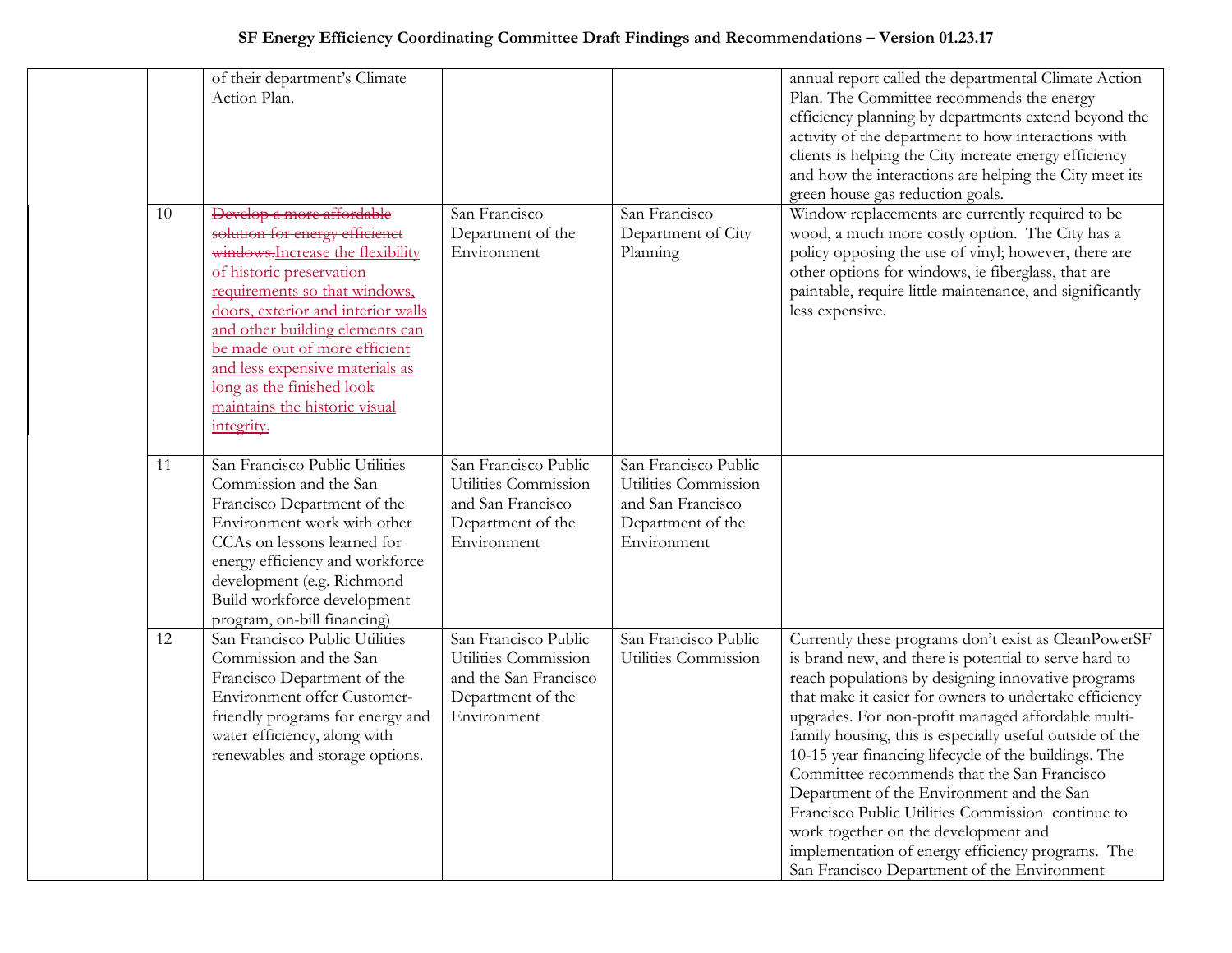|                                                    | 13 | Recommend that the California<br>Public Utilities Commission<br>ereate increased flexibility to<br>allow the layering of energy<br>efficiency programs with demand<br>management and demand<br>response programs. Recommend<br>that the California Public Utilities<br>Commission coordinate its<br>energy efficiency and demand<br>management programs, the<br><b>CPUC</b> programs and California<br>ISO's demand response program<br>have coordinated proceedings<br>schedules and processes, and that<br>consumers can take advantage of<br>the financial incentives available<br>from all three energy<br>management programs. | San Francisco<br>Department of the<br>Environment                                 | California Public<br>Utilities Commission                                 | currently operates multiple private sector energy<br>efficiency programs providing services to thousands of<br>businesses, property managers, building owners and<br>tenants in multiple languages throughout the city since<br>2001 (current funding through BayREN, PG&E,<br>CEC, and USDOE). SFPUC has the knowledge,<br>infrastructure and track record to develop and<br>implement energy efficiency for municipal buildings.<br>California's energy demand response and management<br>programs are separate proceedings and on a separate<br>schedule from energy efficiency proceedings and the<br>California Public Utilities Commission does not allow<br>beneficiaries of energy efficiency programs to receive<br>financial incentives from more than one program's or<br>agency's funding stream. There are various programs to<br>manage demand; however, the City has not been able<br>to propose to add demand response and management<br>to its Energy Watch program. |
|----------------------------------------------------|----|-------------------------------------------------------------------------------------------------------------------------------------------------------------------------------------------------------------------------------------------------------------------------------------------------------------------------------------------------------------------------------------------------------------------------------------------------------------------------------------------------------------------------------------------------------------------------------------------------------------------------------------|-----------------------------------------------------------------------------------|---------------------------------------------------------------------------|---------------------------------------------------------------------------------------------------------------------------------------------------------------------------------------------------------------------------------------------------------------------------------------------------------------------------------------------------------------------------------------------------------------------------------------------------------------------------------------------------------------------------------------------------------------------------------------------------------------------------------------------------------------------------------------------------------------------------------------------------------------------------------------------------------------------------------------------------------------------------------------------------------------------------------------------------------------------------------------|
| Remove<br><b>Barriers</b> to<br>Data<br>Collection | 14 | Introduce an ordinance<br>establishing benchmarking for<br>multifamily buildings.                                                                                                                                                                                                                                                                                                                                                                                                                                                                                                                                                   | San Francisco<br>Department of the<br>Environment                                 | Board of Supervisors                                                      | The City already has a benchmarking ordinance for the<br>commercial sector that allows the City to analyze<br>energy usage for certain businesses - this currently<br>does not extend to multifamily buildings.                                                                                                                                                                                                                                                                                                                                                                                                                                                                                                                                                                                                                                                                                                                                                                       |
|                                                    | 15 | Recommend that the State of<br>California change its data<br>consent law to allow more access<br>for local governments to identify<br>potential program customers,<br>track participation, and track<br>energy use                                                                                                                                                                                                                                                                                                                                                                                                                  | The Department of<br>Environment and the<br>San Francisco Board<br>of Supervisors | California Public<br>Utiliites and California<br><b>Energy Commission</b> | To obtain customer specific data, utility customers<br>must sign a consent to allow access to data energy<br>usage. This is a significant barrier to marketing of<br>energy efficiency programs, research to targeting<br>customers and the evaluation and monitoring of<br>program success.                                                                                                                                                                                                                                                                                                                                                                                                                                                                                                                                                                                                                                                                                          |